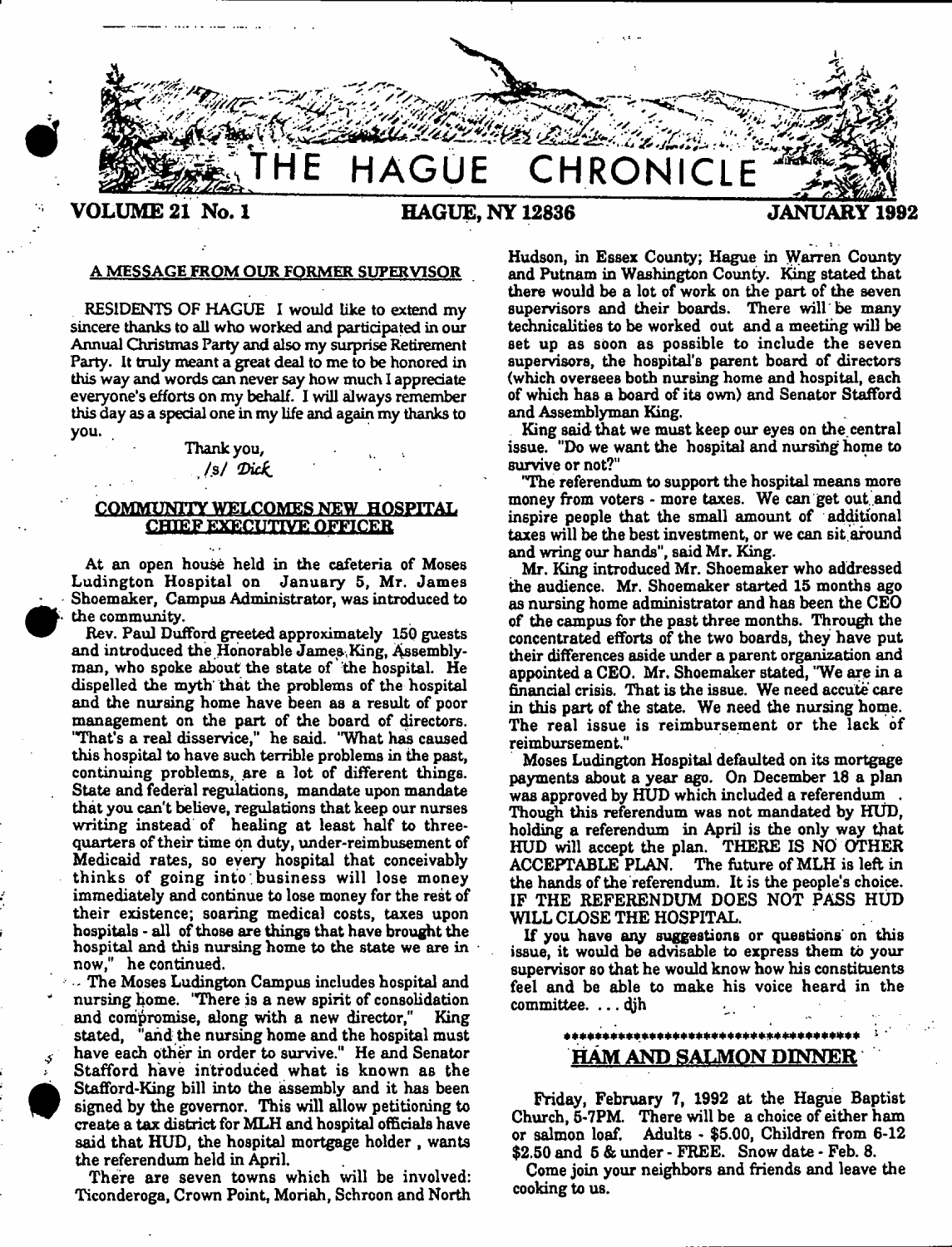#### **HAGUE'S MEMORY TREE IS WELL LIT**

The following names have been added to the memory tree sice last month's publication:

Balcom, Smith, Fitzgerald families, Belknap and Tobin families, Steven'A. Bevins, Pauline Bolton; R. J. Bolton, Mama Bolton, Charles Burgey,,George Carter, Roland Carter, Ruth' Carter, Irene Coveney, Archie Denno, Sr., Archie Denno, Jr., Edward Dunklee, Samuel Eannace, Nettie Fennimore, Thorbas E. Girard,' Denis J. Glennon, Harry E. Gordon, David Heintzelman, Archie Herrick, Gert Herrick, Jim Herrick, Clarence Holman, Gerald Hutchinson, Marge Laundree, Joseph Malloy, Gino Maranghi, Barbara May, Madeline May, William May, Gordon May, Arthur McKee, Isabel McKee, Betty Monroe, Eva Monroe, Teresa Monroe, Alfred Monroe, Byron Monroe, Harry Moore, Nelson Patchett, Gertrude Persons, Anna Priore, Ruth Rand, Reginald Rand, Thelma Rand, Harry Rand, Mildred Rose, Julia B. Roes, Wilford C. Ross, George Savage, Charles Smith, Louis Spelman, Sr., Dollie Swinyer, Clarence Swinyer, Jack linker, Jay Urice Sr., Marguerite Urice, Jeane Urice, George Urice, Delores Ward, John Warren, C. Frank J. West.

#### AEROBICS AT COMMUNITY CENTER

Marie Collins will offer a low impact aerobics class **Saturday.** Tebruary 15<br>c, 11, 12 AM, and Mondows, and Friday at the 1100 Mr. 11100 M from 11-12AM on Mondays and Friday at the Community Center starting Friday, January 24, 1992. The course will last for 6 weeks. If there is sufficient interest in attendance, classes may be continued after the 6 -week period. The fee for the classes will be \$2.00 per session per participant. All are welcome. Come get in shape and have fun tool

Mrs. Collins is also willing to offer a stretching Nice a ndEasv exercise class between 12 and 1PM on Mondays and Fridays if enough people are interested. The cost would be the same.

If you have questions and/or if you are interested and the scheduled time is not good for you, please call Mary Johnson at 543-6791.

For registration and information come to the Community Center on January 24 at 11AM.

#### $^{1.4}$ '92 WINTER CARNIVAL: SOME CHANGES AND A *" f W L Q Q K '*

At their first meeting of the new year, the Winter Carnival Committee reluctantly accepted Dan Belden' resignation as Chairman. He cited the problem of a conflict of interest with his assumption of the Town Supervisor's position, and the fact that the Carniva receives promotional funding from the Town. All members agree that Dan has been a truly outstanding chairman and leader during his ten years in office. Luckily, he promises to remain active with the Carnival, and serve in more of a consulting capacity. With Dan's recommendation, Kathy Santaniello was elected as the new chairman.

At the same meeting, a new logo for the Winter Carnival was adopted (shown on page 8). The design was developed by Dave Kisselback and his- associates at Silver Bay Association. Sweatshirts sporting the new logo will be available at the Carnival, and souvenirs that still have our old logo will be sold at sale prices • 25% off regular price.

Each year the Carnival schedule changes, and 491 is

no exception. Here are some new things to look for:

1. The Torch Light will be at the Community Cen instead of the park on Friday night.

2. There will be a Carnival Kickoff Reception after the Clown Show at the Community Center on Fri.nite.

3. Flag football and Carnival games and prizes will debut at North Pond on both Saturday and Sunday.

4. The Carnival dinner will begin earlier, at 5:00PM at the Community Center on Saturday, and will be a buffet catered by the Olde Schoolhouse. The Beste Scholarship Awards will be presented after the dinner, at 7:00PM.

5. The Cross Country Ski Race will be held at North Pond this year.

For more information, call 543-6441. We'll hope to see you there!

# **1992 HAGUE WINTER CARNIVAL SCHEDULE QE**

Torch Light - Site A<br>Cnildren's Program - Site A Carnival Kickoff Reception-Sit

Piremen's Breakfast - Site A Registration - Motorized Races

Snow Sculpture Contest - Site B Pishing Contest - Lake George

Registration - Fishing Consest

Site D

Site a

Sida' Gumes & Prizes - Sida<br>10-K Polsr Boar Run - Sida<br>Northeast Regional ATV Ic ...

Registration - Polar Bear Dip Trout House Village

Championships - Site D

Olde Schoolhouse - Site A Beste Scholarship Awards -Site A

Flag football - Site D<br>Kida' Games & Prizes -

Polar Bear Pip - Site C Carnival Gemes & Prises - Site Penelope the Clown - Site D<br>Awards - Snow Sculpture,Fishing Awards'- Snow Sculpture, Pishing<br> **Contest, Polar Bear Dip-Site** Carnival Pinner - Catered by

Friday, February 14 7:15 PM 8 i 00 FM

> 7 t30 AM St Q0 A M - 9;00 AM 9t00 AK-3(00 PH 9(00 AH-3100 PH 9 1 30 A M \* 3 100 PM 10:00 AH-131 00 Moon 10:30 AM 11:30 AM 11(30 AH Neon ItOO P H - 3 (00 PH 1:00 PH-3:00 PM 3(00 PM

5;00 PH - 7 t00 PH

7(00 PH

|    | Sunday, Pabruary 16                         |                                                                     |
|----|---------------------------------------------|---------------------------------------------------------------------|
|    | <b>MA OTAH - TATOO AM</b><br>$\blacksquare$ | Piremen's Breakfast - Site A                                        |
|    | 7:30 AM                                     | Registration - Motorized Races -                                    |
|    |                                             | Site D                                                              |
|    | 9190 AM                                     | Registration - Crose Country Ski                                    |
|    |                                             | Raca - Site D                                                       |
|    | 9:30 <sub>h</sub> h                         | Plag Football                                                       |
| ß  | $-11:00$ AM                                 | Cross Country Ski Race - Site D                                     |
| B. | 11:30 AM                                    | Northeast Negional ATV & Motor-<br>Cycle Ice Rece Chaspionships - D |
|    | Noon                                        | Wolleyball Tournament - Site D                                      |
| J  | $1:00P M - 3:00 P M$                        | Carnival Games & Prizes - Site D                                    |
|    | 1.00 PM                                     | Tug-of-War Competition - Site D                                     |
| ł. | $1:00$ PM $\sim$ 3:00 PM                    | Penelope the Clown - Site D                                         |
| g  | 2:00 PM                                     | National Ice Auger & Chisel                                         |
|    |                                             | Championahips - Site D                                              |
|    | 5:00 PM                                     | Awards Ceremony - Site E                                            |
|    |                                             |                                                                     |

Sites:  $A = \text{Down}$  Community Center,  $B = \text{Down}$  Park,  $C = \text{Now}$  Willage Dock,  $D = \text{Work}$  Pond,  $E = \text{Path}$  & Game Club House Village Dock, D \* North Pond, *t* \* Fish fa Caae Club

. For Schedule Updates and Hore Information: (Si8) 543-6441

*It is the tittle things that, fret and worry us; yo can dodge an elephant But not a fly.* . *Josh hidings (1818-189i)*

1/92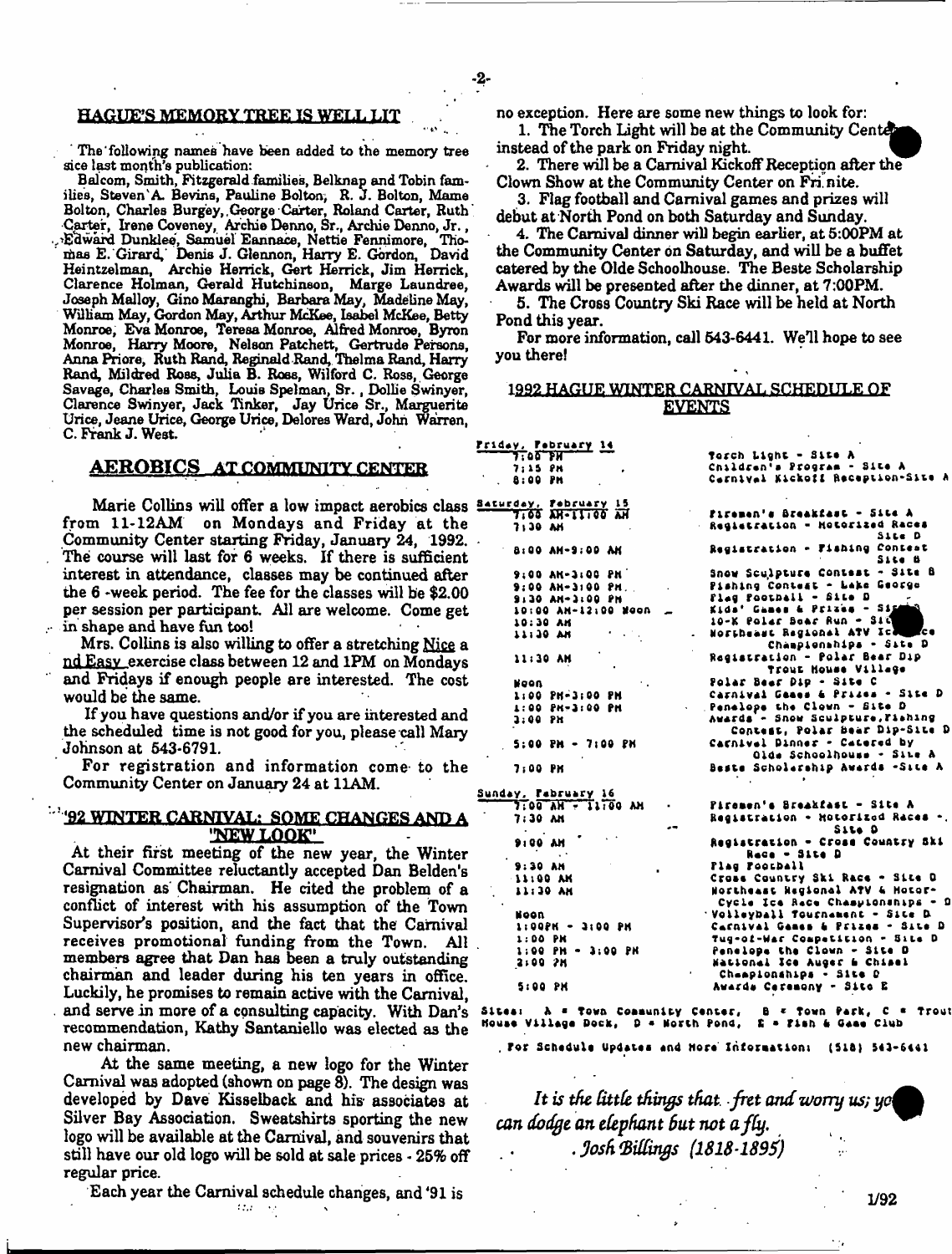There was no Zoning Board of Appeals meeting held in December.

#### TOWN BOARD -12/28/91

On December 28, 1991 an end of the year meeting was held for the purpose of auditing the books according to Town Law, Sec. 105. A motion was made and passed to accept the books, subject to audit. Supervisor Bolton commented that the town would start the year 1992 with a \$16,000 surplus.

With the exception of Mr. Dykstra's, bids from the November meeting were accepted for sand and gravel. A letter will be sent to Mr. Dykstra explaining Hague's position. Schroon Lake Oil was the winning bidder for oil and dieseline.

In Communications:

A thank-you letter from Frasier family.

Ron Pote accepts re-appointment to ZBA

In all , 9 resolutions were passed, beginning with Res. #19-1991 honoring Supervisor Bolton.

Res. #20 - Transfer monies to balance accounts.

Res. #22 - Amend Employee Guide,

Res. #23 Authorize contract with Hague Chamber of Commerce.

Res. #24 Authorize contract with Hague American Legion Post #1538.

Res. #25 Authorize contract with Hague .Volunteer Fire Department.

Res.. #26 - Authorize contract with James Mack, VMD

*<sup>a</sup>* Res. #27 - Authorize contract with Hague Winter Carnival

- At the meeting's end Dan Belden, Supervisor Elect, asked if he could attend the Supervisor School to be held the beginning of January. The board agreed unanimously that he should attend.

#### **TOWN BOARD -1/2/92**

With the swearing in of the new supervisor and board members, the January 2, 1992 town board meeting got under way. The board immediately went into executive session to discuss personnel

When they returned, Supervisor Dan Belden made a short speech in which he asked the audience for their support of his efforts to continue to make and keep our town the pleasant place we all appreciate. He assured everyone his door is open and the residents may bring their thoughts and ideas to him at anytime.

He then went down the organizational list (see page 4), naming each position, salary and person who fills the position. There were a few major changes:

Martin Fitzgerald is to be deputy supervisor.

Recycling co-ordinator job description to be revised. In the meantime John Breitenbach, Jr. will continue on a 60-day basis.

The Community Center custodian's job will be advertised.

' Res. #1, 1992 appointing John Silvestri as town attorney

In New Business: The Winter Carnival committee

 $\sim 10^{11}$  and  $\sim 10^{11}$ 

 $\sim 10^{-2}$ 

requested an insurance' rider to cover the carnival. Granted.

Supervisor Belden asked that a key to the Center be given to Kathy Santaniello since her involvement with so many town groups necessitates her using the center in the evenings. Granted..

Linda Coffin will head a committee to make changes in Employee Guide.

Bonding of Nancy Trombley to handle funds. Insurance company requirement. Granted.

On March 11, 1992 at 7PM Ti School budget workshop will be held at the Community Center in Hague. This is a public session.

#### PLANNING BOARD. 1/2/B2

The only business that was conducted was to recommend to the Town Board that Ron Pote be appointed to the Planning Board,  $\ddot{\phantom{a}}$ 

#### TOWN BOARD - .lanim rv 14.1992 *'*

\_At the town board meeting Jan. 134, 1992, the new supervisor, Dan Belden faced a very large audience that overflowed into the hall outside the board room. Supervisor Belden in a short statement informed the audience of his goals. His official State of the Town address will be made at the February meeting and will include, among other items, a report on the overall condition of. the town. He has been named to seven county committees but assures us his immediate attention will be occupied by the problems of Hague.

When asked if any guests wished the privilege of the floor, Barbara Fitzgerald requested a donation for the Ti Youth program. A discussion followed which included input by several other residents. If anyone is interested in becoming a member of a steering committee for a yopth program in: Hague, contact Karen Laundree.

Henry Karmazin again requested help from a storm water runoff that causes his pond to overflow. Highway superintendent, Dick Dunklee will investigate.

D. Henry asked about health insurance for the deputy supervisor.

D. Martucci asked about mileage to and from work by the assessor, and any other town employee.

Blanche Yaw was interested in the shifting workload from department to department and which department pays the salary. Also, if town was being or had been reimbursed for the overpayment the a highway employee.

Nancy Trombley, town clerk has appointed Bertha Dunsmore as her deputy clerk.

Kathy Santaniello has requested a \$500 grant from IP for the Best fund.

A letter from John Silvestri, town attorney , states that BEG has extended the time to cover the landfill: This will happen some time in the spring.

The Winter Carnival is scheduled for Feb. 14-16 and several requests were made that needed a motion of approval, which was granted unanimously.

 $(Cont. on page 4 - TOWN BOARD)$  1/92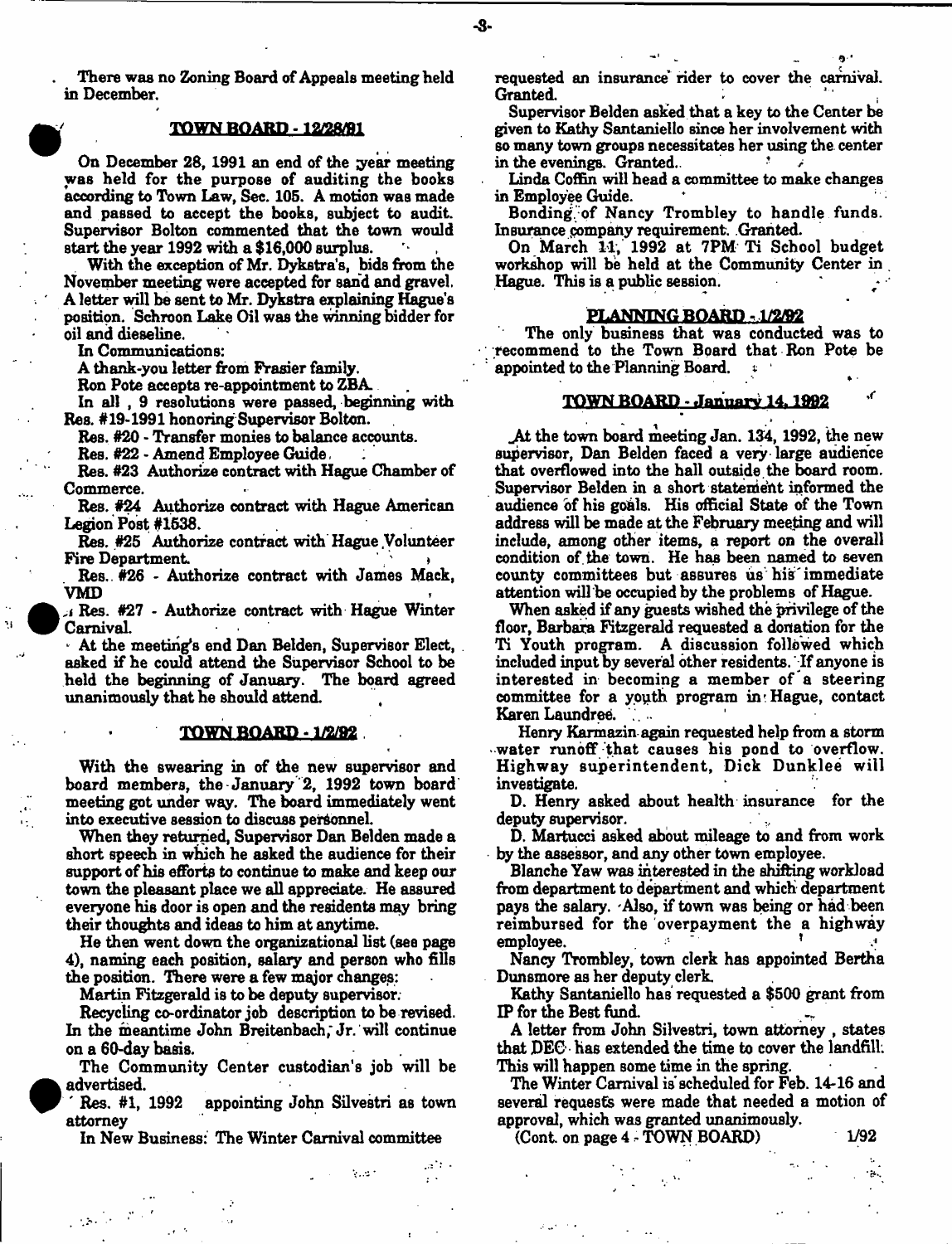At the organizational meeting of January 2, Supervisor Belden made the tments: v.

| den made the following appointments: |                                 |                                    |
|--------------------------------------|---------------------------------|------------------------------------|
| Newspaper                            | Post Star                       |                                    |
| <b>Bank</b>                          | First Nat. Bolton               |                                    |
| Meeting date                         | $2nd$ Tues-6:30PM $^{-1}$       |                                    |
| Review Claims<br>48                  |                                 | Mon. prior to Bd. Mtg. 4:30PM      |
| Mileage Rate. <sup>.</sup>           | $224$ per mile.                 |                                    |
| Highway Pay Rates                    | Temp. lab.                      | $$5.50/hr$ .                       |
| ं ता                                 | Temp. op.                       | 7.00                               |
|                                      |                                 | 9.50                               |
|                                      | Reg. op.<br>F.T. lab.           | 7.00                               |
| Election Inspectors (4)              |                                 | $75.00$ ea/da                      |
| Election Custod. (2)                 |                                 | 70.00 es/dá                        |
| Assess. Bd. of Rev (5)               |                                 | 80.00 ea/da                        |
| Dog Control Officer                  | Perry Girard                    |                                    |
| <b>Registrar Vital Stat</b>          | Nancy Trombley                  |                                    |
| <b>Budget Officer</b>                | Daniel Belden                   |                                    |
| Historian                            | <b>Clifton West</b>             |                                    |
| Attorney                             | John Silvestri-\$65 /hr         |                                    |
| Health Officer                       | Michael Shuhler                 |                                    |
| Town Naturalist                      | <b><i>Claura Meade</i></b>      |                                    |
| Com. Ctr. Custodian                  | Bertha Dunsmore (temp. appt)    |                                    |
| <u>COMMITTEE ASSIGNMENTS</u>         |                                 |                                    |
| Deputy Supvr.                        | Martin Fitzgerald -             |                                    |
| Deputy Sup't                         | Donald Smith <sup>.</sup>       |                                    |
| Highway                              | <b>Braisted/Frasier</b>         |                                    |
| Rec & Promotion                      | Laundree/Coffin                 |                                    |
| Bldgs & Grounds <sup>v</sup>         | Braisted/Frasier                |                                    |
| Plann. & Zoning                      | Laundree/Frasier                |                                    |
| Sr. Citizens                         | Frasier/Coffin'                 |                                    |
| Tw. Park & Beautif.                  |                                 |                                    |
|                                      | Braisted/Coffin/Laundree        |                                    |
| Sch. Tx. Invest.                     | Coffin/Laundree                 |                                    |
| Landfill                             | Braisted/Coffin                 |                                    |
| <u>SPECIAL COMMITTEES</u>            | Coffin/Laundree                 |                                    |
| r'inance :                           |                                 |                                    |
| Joint Fire Dept                      | Braisted/Franier                |                                    |
| Sewer Plann.                         | Town Board                      |                                    |
| X Country Ski Trl                    | - Laundree/Coffin               |                                    |
| & Snowmobile                         |                                 | Steitz, LaCourse, Johnson          |
| Comm. Ctr                            | Frasier/Coffin                  |                                    |
| Storm Water Mgmt.                    | Frasier/Laundree                |                                    |
| Youth                                | Laundree/Coffin                 |                                    |
| Cable TV.                            | Coffin/Frasier                  |                                    |
| <u>APPOINTMENTS</u>                  |                                 |                                    |
| Tw. Pk. Comm-Reapt.                  | Bob Hoyt (94)                   |                                    |
| Planning Bd. Chr                     | Alison Craig (temp.)            |                                    |
| Plan Bd Reapt                        | Ev Lindquist (98)               |                                    |
| Plan Bd. Unexp. term                 | opening                         |                                    |
| Zoning Bd. Chm.                      | -Michelle Brunet                |                                    |
| Zoning Bd. Rept.                     | Ron Pote (98)                   |                                    |
| Zoning Bd. Unexp Term opening        |                                 |                                    |
| Zoning Adminis.                      | John Breitenbach                |                                    |
| Bd. Assess. Rev.                     | Tom Stull (10/96) .             |                                    |
| Sole Assessor                        |                                 | Harold LaRose(term to exp 10/1/95) |
| Com. Ctr. Coord.,                    | Bertha Dunsmore (temp.)         |                                    |
| Recycling Co-ord.                    | John Braitenbach (60 da appt) . |                                    |
|                                      |                                 |                                    |

Planning Board and ZBA member terms are 7 years. Town Park Comission terms are 3 years. Zoning Administrator is 1 year. Board of Assess. Rev. terms are 6 years: Sole Assessor term is 6 years.

#### TOWN MEETINGS SCHEDULED FOR 1992

Town Board - meets 2nd Tuesday - 6:30PM Planning Board - 1st Thursday - 7:30PM Zoning Board of Appeals - 4th Thursday - 7:30PM Fire Dept - 1st Monday - 7:30PM - Firehall Chamber of Commerce- 1st Wed. \* 7:30PM American Legion - 1st Wed - 7:30PM- Amer. Leg. Home Senior Citizens - 4th Tuesday - 1:30FM Fish & Game Club - 3rd Tuesday - 7:30PM - Clubhouse Senior Citizens Bus to Glens Falls - 1st & 3rd Wed.-8:30AM All meetings at Community Ctr. unless otherwise noted.

#### **WEATHER NOTES**

beginning of Jan. The last day of Nov. reached 50<sup>c</sup>. Nov. 20 we' This season has been the fourth warmest on record. It has been 8% warmer than normal. Although the snowfall has been light, we still have been receiving the necessary moisture in the form of rain and sleet. We have only had 4.2" of snow which is well below the foot we normally have by now. Temperatures have mostly been mild throughout Nov., Dec., and the had a record breaking 609 and We could hear the crickets singing that Wednesday night. Dec. 9 we had an ioe storm with enow, sleet and rain and two days later the temperature was hack to 60.

The week of December 16 was more seasonal with temperatures in the teens but within seven days temperatures climbed back into the 20s and 30s.

Observing the Hague brook one can see the water flowing over the small amount of ice that ,has formed on the bottom. According to the Iroquois legend, this is a sure sign of rain. A strong storm/front is due within the next 12 hours from this writing.. (1/13).... As has been the pattern it is scheduled to begin as rain and sleet. .It is predicted eventually that we will receive 5-7 inches of snow after the rain.

Lake George has not frozen yet and the water temperature is about  $35^{\circ}$  The winter soltice on Dec. 22 was one of the prettiest days of he month. The first full moon of the new year is due on Jan. 19.. MaryLou Doulin

#### TOWN BOARD (cont. from p3) .

Resolution No. 2-1992; The state law of vital statistics was changed this year allowing towns to charge a fee of \$10 for each request made to the clerk, an increase of \$5.00 in 1991. The motion passed to allow the town clerk to charge the fee.'

Resolution #3-1992 adopts a schedule of record retention according to state schedule. Passed unanimously.

The board appointed Nancy Trombley Records, Management Officer. A snowmobile club has been formed with Don Loveland president. Lights on the trail at the campsite are on daily from 5-10FM.

A meeting was held with Mark Lareno, Cable Co. to discuss the possible extension of cable coverage.

A question of parking lot lighting and front step water problem at- the Communitiy Center to be addressed before the next meeting.

There is one opening on the Planning Board and one on the ZBA. Applications to fill these volunteer vacancies may be picked up at the Community Center.

A monthly. meeting will be held to" keep" the' staff informed.  $\cdot$ 

Linda Coffin was appointed delegate to the Association of Towns and will be reim bursed for the \$55.00 registration fee. :

Supervisor Belden is looking for volunteers to serve on the School Tax Committee, Citizen Committee, and Recreation and Promotion Committee.

After the close of the meeting the board went into Executive session to discuss personnel... gl

\$500 REWARD offered for information leading to the return of 120 sheets of 4x8 plywood, an 8" Makita table saw, two kerosene construction heaters and other miscellaneous construction items, removed from local construction site during the past weekend.. Please call David Darrin, (518) 427-5191.

1/92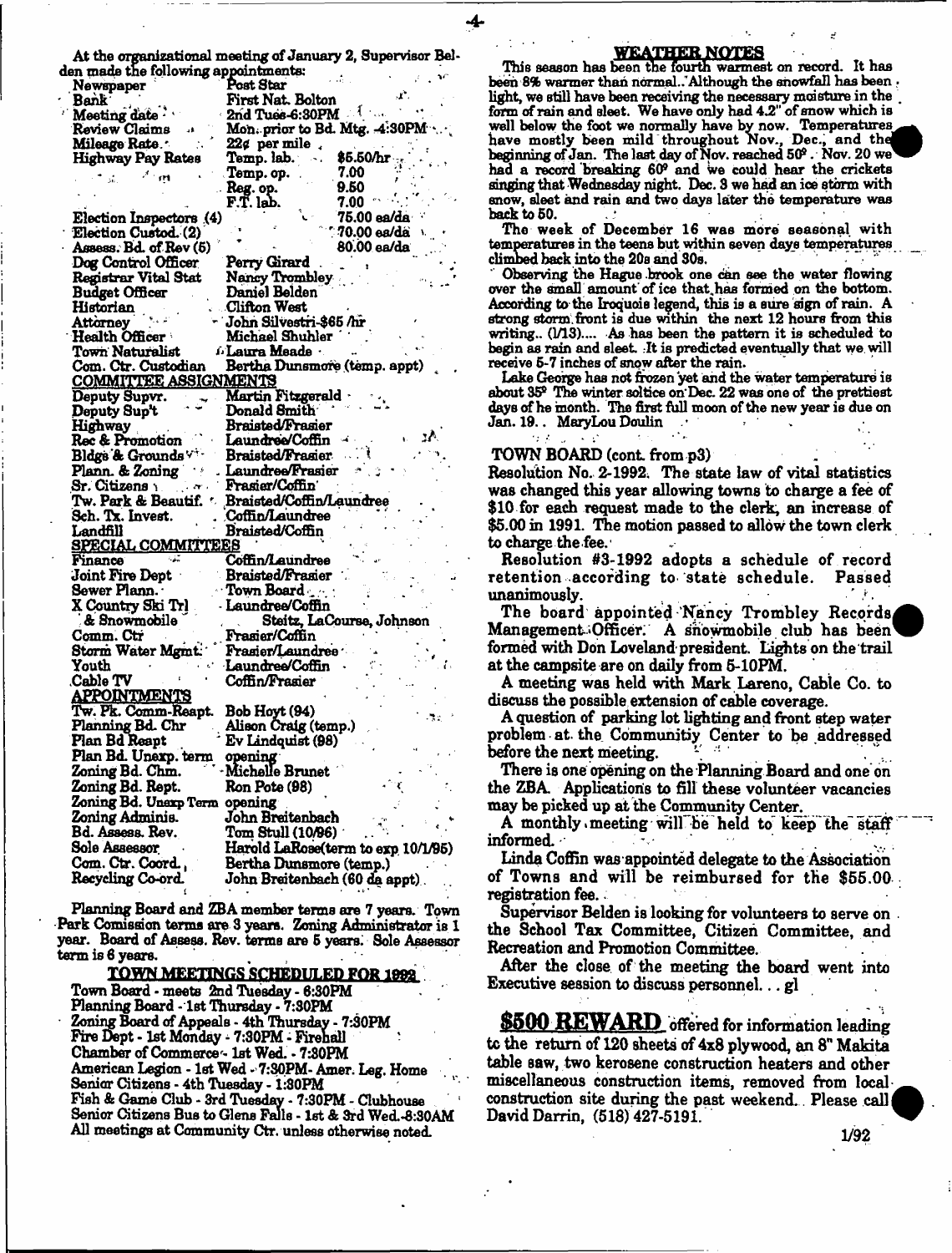#### **HAGUE SOLID WASTE**

Last month we published an article on recyclable items. We continue to keep you informed by publishing the second part -

#### PROCESSARLE WASTE:

This is waste that is generally associated with normal household usage. It is solid waste that will be acceptable at the Adirondack Resource Recovery waste to energy plant (burning plant) in Hudson Falls.

In general, most waste generated in a residential household is acceptable. This includes waste generated through food preparation and other normal residential activities. Check the accompanying lists to see if any waste items may be included in another category. If you are unsure about any item, check with the attendant.

Keep in mind that any material that would likely pose a threat to the health or safety of the public if burned, or that would contribute to the hazardous materials content in the bum plant ash residue must be excluded from this processable waste stream. Please check with the attendant if you are unsure of any item.

Processable waste includes but is not limited to:

Food wastes from preparation or leftovers

Waste paper and plastic from residential activity

paper towels, paper dishes, paper napkins

-plastic utensils

diapers'

tissues, toilet tissue

non-recyclable food packaging (check recyclable list) food wrapping

paper board (cereal boxes, etc. (not corrugated cardboard

plastic wrap, foil

Unacceptable wastes for placement in the compactor;

household batteries

aerosol cans ,

scrap metal

paint cans

propane containers

#### NQN PROCESSABLE WASTE

Non-processable waste is waste often generated in the residential household or small business that is not permitted to burn at the waste to energy facility in Hudson Falls. Generally, this is household waste that is not normally included in daily garbage. Some households may have to alter their disposal practices. Non-processable items include, but are not limited to:

Furniture and mattresses

Aerosol cans

Latex paint cans

Gas tanks (must punch hole and completely drain) Electrical equipment and appliances Scrap metal

Drums and containers carpeting in the case of  $\mathcal{L}$ Marine vessels ''\* \* - \* ■

Coal and wood ashes (must be delivered separately and extinguished

A COMPLETE LIST IS AVAILABLE AT THE TOWN OFFICES.

**NEW THEORETICAL PROPERTY VALUES:**

During the month of **FEBRUARY** every **Hague**. property owner should receive notification of.the new theoretical' value (the assessor's estimate, as accurately as possible, of the market value of each property) that has been placed on each property that a taxpayer owns. Included with this notification will be a computation showing the taxpayer what the 1992 Town Taxes would have been had the new value been used to compute the 1992 property tax. This will allow the taxpayer' to. see how the new value affects the actual amount of taxes on his or her property. "

#### **FEBRUARY TO APRIL 15:**

Any taxpayer has the right to challenge the value placed on his property. The following are some of the reasons that may result in changing an assessment; information used by the assessor is inaccurate; pertinent information that might otherwise not be known to the assessor that affects.your property, or, the assessment on your property is unfair as compared to similar properties.

Individuals who have questions about their assessment should call Hague's assessor, HAROLD LaROSE, at the Community Center (518-543-6161) MONDAY THRU THURSDAY BEFORE 4PM. Many questions can be answered by phone but, if needed, you can make an appointment with Harold for an informal meeting to review your assessment. If you provide documented information that affects the value of your property, an adjustment may be made by Harold prior to APRIL 15, since the tentative assessment rolls must be filed by May 1. State law does not permit the assessor to change assessments after the.tentative roll has been filed. Only the board of assessment review can authorize a change' in tentative assessments after that filing. GRIEVANCE DAY-MAY 28,1962: '

The Tentative Roll becomes effective on **MAY 1.** If you are not satisfied with your assessment after reviewing the conditions and or reasons with Harold, you may file a written complaint on the standard complaint form (EA-524) available at the assessor's office. This complaint must be received by the assessor *'\** or board of review no later than the day the board of review meets to hear complaints on Grievance Day, the 4th Tuesday in May. (MAY 28, 1992) . (Dates are. established by the State of.NY). Your situation will be reviewed by the 5-person Board of Assessment Review., FINAL ROLL - JULY 1,1992:

Final roll becomes effective on JULY 1,1992. No recourse after that date unless you have previously filed a grievance form.

**ADDITIONAL INFORMATION:** Taxpayers interested in more detailed information should write to: Publications, NYS Board of Equalization & Assessment, Agency Bldg. No. 4, Empire. State Plaza, Albany, NY 12223. Request the title: HOW TO CHALLENGE YOUR ASSESSMENT. Additional brochures available also at no cost are: "The.NYS Board of Equalization & Assessment & Your Property Taxes" and "Reassessment & Your Property Tax." Many NYS assessors' offices can also supply you with these publications... avc 1/92

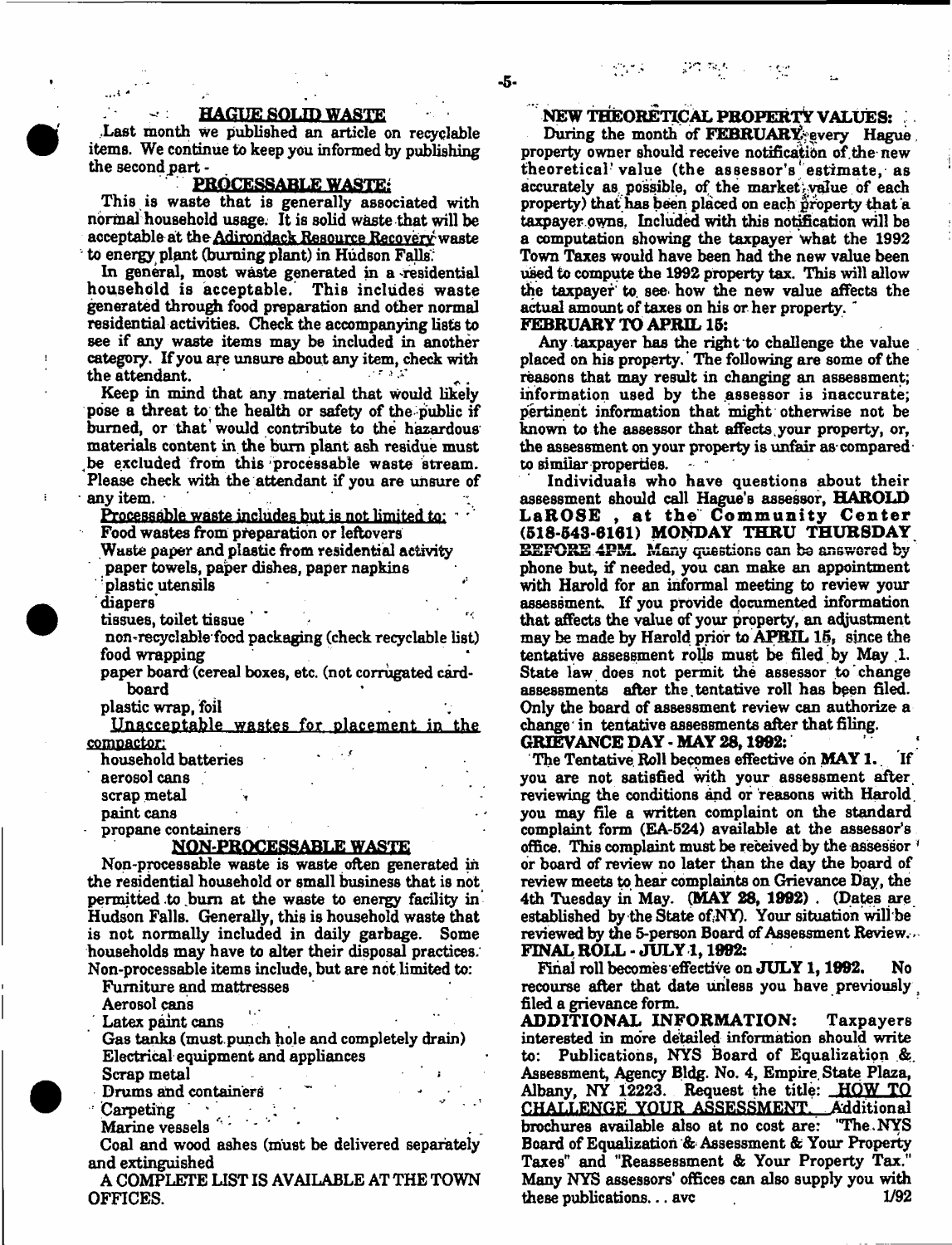Continuing our series on Assessments which appeared in the International Association of Assessing Officers IAAO Update relative to aseasments: *\*■*

#### **The Appeals Process**

Every jurisdiction has an appeals process mandated by law. The first step is usually an informal meeting with someone in the assessor's office. ' (Sometimes this informal review is handled by telephone or mail.) Information on the mechanics and deadlines for setting up an appointment should be included with your valuation notice, which you will  $\frac{1}{2}$ receive in early January.

During or before this informal meeting, you should review the property record form on your property to be sure all the information is correct Know the lot size, number of stories, square footage, and condition of your property. If you have an accurate survey of your property, be sure to bring it with you to the meeting. You may also want to identify. comparable properties and review their record forms.

The person conducting the meeting will probably give you information on comparable properties.. If you have assembled information on such properties, you should bring it to the meeting. Almost all the information in the assessor's office is available to the public, and the office can help you find cmoparable properties.

Your aims at this informal review — which is not yet an appeal - should be (1) to verify the information on your property record farm, or correct it, (2) to make sure you understand how your value was arrived at, (3) to discover if the value is fair compared with the values of similar properties in a similar neighborhood, (4) to find out if you qualify for any exemptions, and (6) to be sure you understand. how to file a formal appeal and how the office can help you, if you still want to appeal. The assessor would always prefer to settle problems at the informal review. Appeals are costly, and assessors usually have tight budgets. .The person conducting the meeting may not commit to. a change in value at this meeting, even though you have uncovered an error or all agree that the asessment is not fair. If this is so, find out when you may expect to hear from the office. The first level of formal appeal is usually to a local board. Your appeal is

more likely to be successful if you present evidence that ' comparable properties in a similar neighborhood are assessed for less than yours. Copies of property record forms on your comparables, with records of their assessed values or sales prices are your best defense. Note any differences between your property and the comparables and point out these differences. Hie appeal board will be interested only in the fairness and accuracy of the value placed on your property, not in whether you can afford to pay your taxes or whether taxes are too high.

If you disagree with the local board's decision, the next level of administrative review is Small Claims Court or issues may be taken to the County Supreme Court. Residential appeals are usually settled at the local level.

Always remember to view the assessor's office as an ally, not an adversary. Employees of the office should have been trained to be calm, polite, ana helpful, but they are only human. If you can be calm and polite, they are likely to be more helpful and can concentrate on giving you the information you need for a successful appeal. i. The contract of the contract of the contract of the contract of the contract of the contract of the contract of the contract of the contract of the contract of the contract of the contract of the contract of the contra

# **NEW MUSEUM ACQUISITIONS**

Framed picture of Albert Clifton, Civil War soldier in uniform.

Very early vacuum cleaner - Marion Shoemaker

Large, very old corn sheller from the Holman Farm. - Henry Leach

Another album of pictures, stories, etc. of early Hague Much . of this material has not been on view to public before.

> T 'n,

#### **FISH AND GAME CLUB WINNERS**

Hague Fish and Game Club has announced the winners of its two recent drawings. Martin Loughlin, Hague and Holbrook, NY won the money doll. Doug Allen, Crown Point, won the rifle.

#### **400 SUNDAES IN DECEMBER!**

The. principal and staff of the Ti High School treated the entire student body to ice cream sundaes, to pay back for their outstanding "spirit week" enthusiasm and as a Holiday present to the high school student body. "It is just another little example of the up-beat, positive climate we have had here all year" said principal Ralph Corbo. "Stewarts" was a big, help in supporting this activity. activity.

#### HAGUE SENIOR CITIZENS CLUB

After a very successful Christmas party, the Seniors are raring to go in 1992. We had an unusually large attendance at the party; maybe with a new year we caget more people to attend our meetings.

An executive board meeting was held on January 9 and discussion was held as to plans for meetings and trips. We are asking all our seniors for suggestions<sup>1</sup>-WHAT WOULD YOU LIKE TO DO? Come prepared to offer some suggestions at the; meeting on January 28 at the Community Center.

Supervisor Dan Belden will speak to us at this meeting and he will be glad to try to answer any questions that you may have for him. After the formal part of the meeting Mary Laundree RN, has agreed to come and conduct a blood pressure clinic for any of those who might like to participate. Please join us on TUESDAY, JANUARY 28 AT 1:30PM...

Be sure to read the article on page 2 on the exercise program being offered. If you aren't up to aerobics, try the Nice and Easy.

#### **WEATHER NOTES**

This season has been the fourth warmest on record. It has been 8% warmer than normal.. Although the snowfall has been light, we still have been receiving the necessary moisture in the form of rain and sleet. We have only had 4.2" of snow which is well below the foot we normally have by now. Temperatures have mostly been mild throughout'Nov., Dec., and the beginning of Jan. The last day of Nov. reached  $50^{\circ}$  . Nov.  $20$  we had a record breaking 60° and we could hear the crickets singing that Wednesday night. Dec. 3 we had an ice storm with snow, sleet and rain and two days later the temperature was back to 50.

The week of December 16 was' more seasonal with temperatures in the teens but within seven days temperatures climbed back into the 20s and 80s.

Observing the Hague brook one can see the water flowing over the small amount of ice that has formed on the bottom. According to the Iroquois legend, this is a sure sign of rain. A strong storm front is due within the next 12 hours from this writing.. (1/13).... As has been the pattern it is scheduled to begin as rain and sleet. It is predicted eventually that we will receive 5-7 inches of snow after the rain.

Lake George has not frozen yet and the water temperature is about 35° The winter solstice on Dec. 22 was one of the prettiest days of he month. The first full moon of the new year is due on Jan. 19.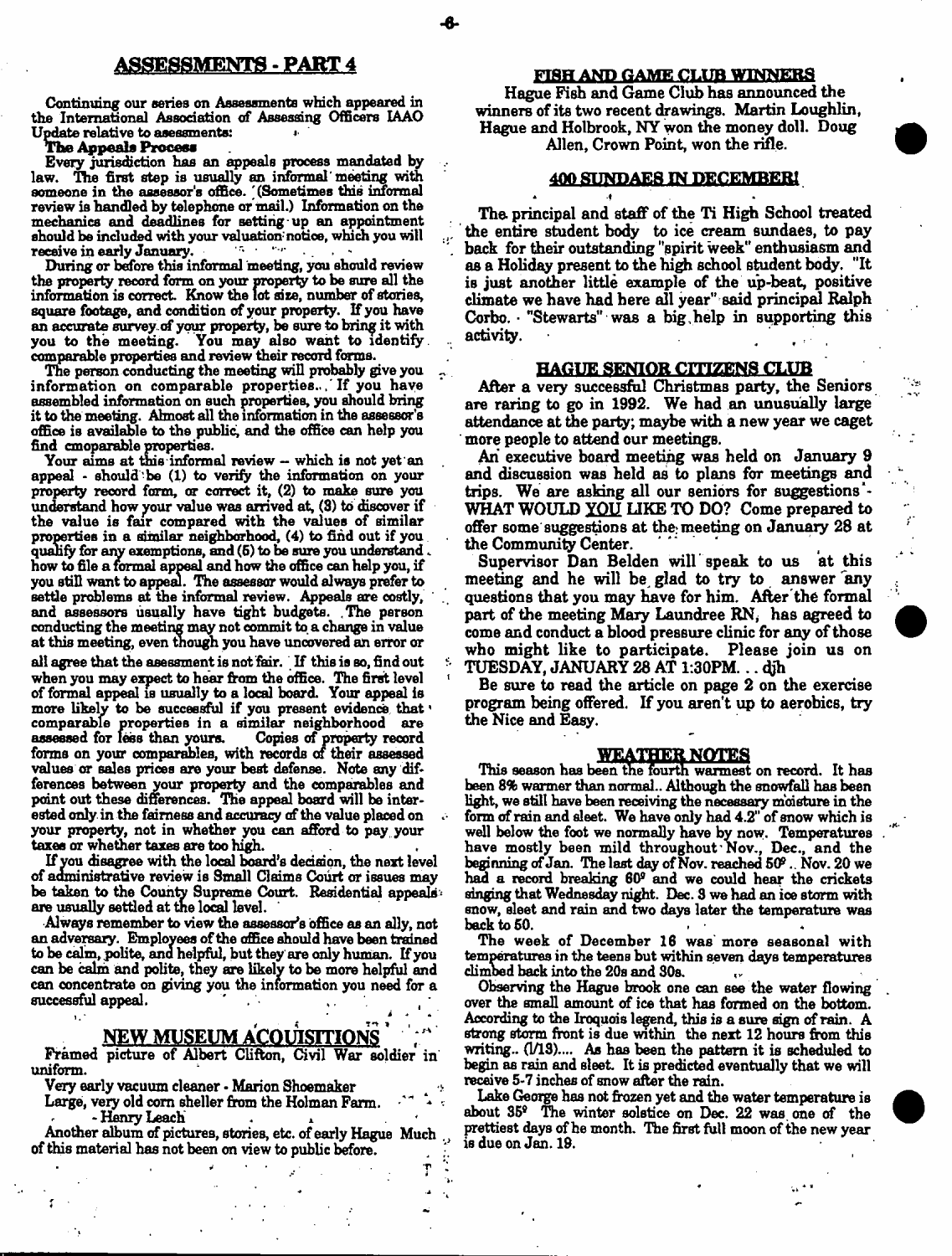#### SOUNDINGS

BORN - a boy, Evan Robert, to Kim and Doug Bryant, Midlothian, VA, on December 16 in Richmond, VA. Proud grandparents are Bob and Shirley Bryant, Pine Cove Rd, Hague.

BORN - A boy, John Ryan James, to Beth and Robert DeLarm, Homossa, FL, on December 22 in Tampa, PL. Proud grandparents are Jim and Pat DeLarm, Hague.

BORN - A girl, Chelsea Ann, to Kerry Waters and James Shepard, in North Adams, MA on Dec. 28. Happy great-grandparents are Barb and Tink Snow, Hague.  $\mathcal{L}$ 

BORN - A boy, Mark Donald, to Karen and Michael Spano, Denville, NJ on January 3, 1992. Proud grandparents are Claire and Donald Best, Hague, NY and Mr & Mrs Michael Spano, Parsippany/NJ.

MARRIED - Linda Achey, daughter of Mr. & Mrs. John A. Achey, Greensboro, NO, to Roland E. Kidwell, Jr. on December 28 in Greensboro. Mrs. Kidwell is the granddaughter of the late Mr. & Mrs. Robert E. Henry, Hague.

A very happy 60th wedding anniversary on January 16 to Martha and Harry White, former year-round residents of Hague, now living in Florida

DIED - Theodore Santaniello, 72, Huntington, L.I., on December 24 in Huntington. Mr. Santaniello is survived by his wife, Lucy, a son, Sal (Silver Bay General Store), a daughter and five grandchildren.

DIED - Raymond H. Laundree, 69, Lake Shore Drive, Hague, on December 25 at his home. Mr. Laundree was an Industrial Arts teacher in the Hague and Ticonderoga School systems. He is survived by his wife Mary, sons Michael, Ft. Lauderdale, FL, and Douglas, Hague; two daughters, Margaret Haskell, Hague and Catherine, Ticonderoga, two step-sons, one stepdaughter, one brother and eight grandchildren.

DIED - Georgia Burditt Daly, 90, on January 2 in Springfield, VT. Surviving are her daughter, Nancy (DeLarm) Fogwell, three granddaughters, one grandson and five great grandchildren.

DIED - Betty Matthews, 68, Hampstead MD, on December 29. She is survived by her husband, two sons and four daughters, including Karen Costello, Hague, and ten grandchildren.

#### TICONDEROGA HIGH SCHOOL HONOR BOLL - 2ND MARKING PERIOD

The following students from Hague have been listed on the second period honor roll for 1991-92: HIGH HONORS: Treva Braisted, Elizabeth Brunet,

Richard Cobb, Alison LaCourse, Michelle Waters CONGRATULATIONS!

#### LOCAL AUTHOR PUBLISHES

Dr. Philip Duffy, neuropathologist who lives in Demarest, NJ and has his summer residence in Silver Bay, has just, completed a book entitled MOMENTS published by Chase Publishing. This book is a collection of delightful short stories and is now available for readers everywhere. If you cannot get a copy, contact either Dr. Duffy, or the editor of The Hague Chronicle.

### TO THE HAGUE SENIOR CITIZENS -

a big thank-you to everyone who helped make our Christmas party a HUGE success. We had a record turnout. We are particularly grateful to Joyce Monroe and Reg Rand for their voluntary cleanup detail. It was very welcome and greatly appreciated. . . Marion Shoemaker and committee

AND ANOTHER BIG THANK YOU from all the Cub Scouts to all of you who have been depositing your cans and bottles in the boxes provided at the Hague Landfill and at the Hague Community Center. This has been a very successful source of fund raising for the scouts. They will appreciate your continued support.

#### **GLEANING**

January 28 at the Hague Community Center there will be a distribution of Gleaning foods on a first come, first served basis, from 1-3PM. Exact items to be offered often are not known until the morning of distribution.

The same eligibility rules pertain to this program as pertain to surplus food. Please bring such proof with you. (WIC, Food stamps, SSI, paycheck, unemployment receipt).

#### **HVFD BREAKFAST**

The Hague Volunteer Fire Dept, will serve breakfast on Winter Carnival Weekend: Saturday, Feb. 15 and Sunday, Feb. 16; at the Hague Community Center from 7 AM-11AM.

\$2.00 will purchase a choice of juice, a Danish and a choice of hot beverage. \$4.00 will purchase a very substantial breakfast:

#1- A choice of juice, pancakes, bacon, ham or sausage.

#2 - A choice of juice, eggs, toast and bacon, ham or sausage. (Both breakfasts come with a choice of hot beverage)

Do come, fuel your body against a chilly day at North Pond, meet friends and neighbors and give the HVFD a helping hand.

NOTE: There will be take-out coffee available.

Raffle tickets on THE SWEATSHIRT are being sold (\$1 each). It will be on display at the breakfasts.. Tickets will be sold until the time of drawing at the Awards ceremony. Tickets are presently available by<br>phoning Joyce Monroe at 543-6472...ewa 1/92 phoning Joyce Monroe at 543-6472... ewa